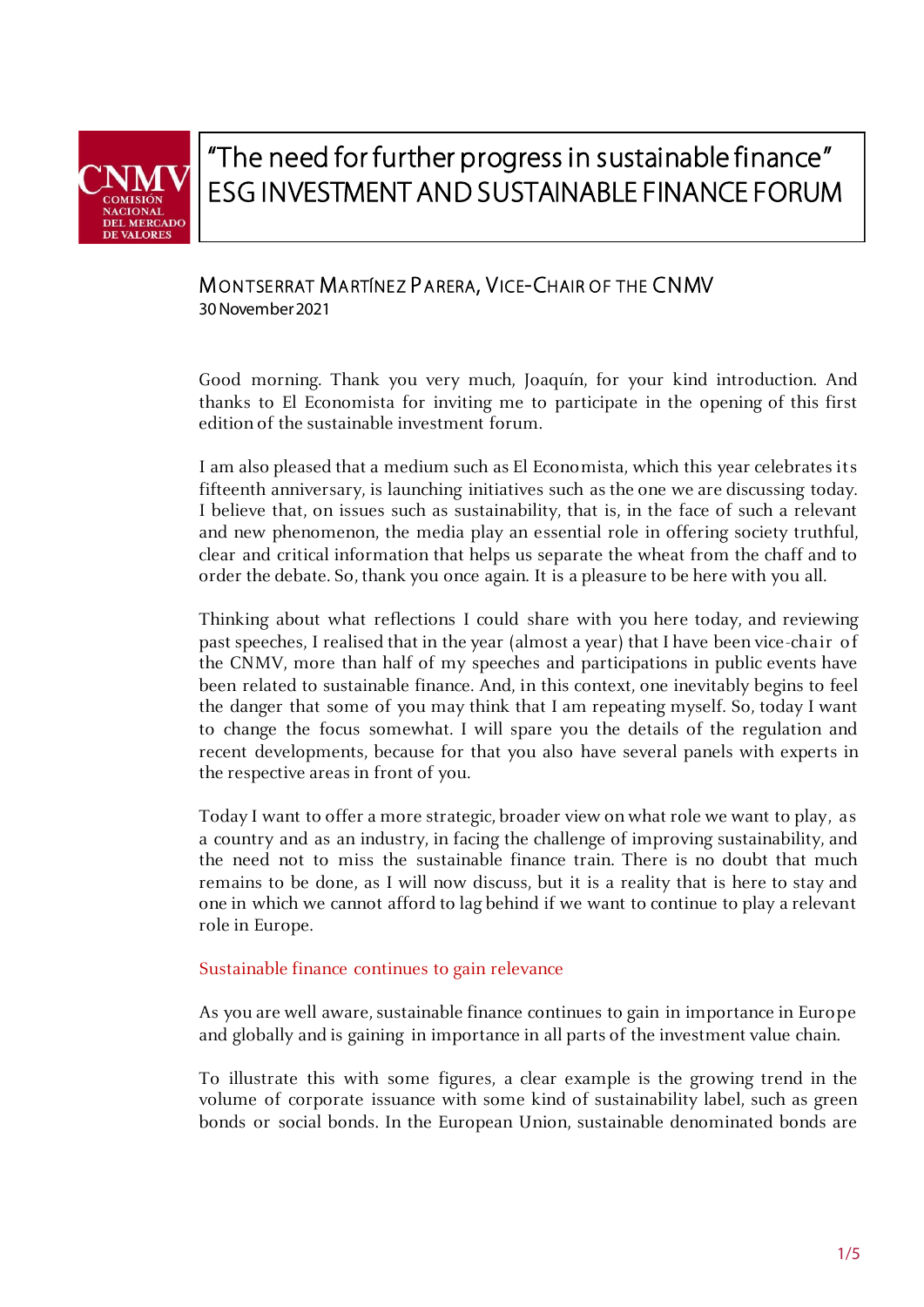growing at rates of over 40%, reaching a total outstanding balance of around 890 billion euros last June<sup>1</sup>.

The same applies to collective investment. The latest estimates from the IMF<sup>2</sup> suggest that global sustainable investment funds have more than doubled in size over the last four years. In Europe, the trend is similar. The value of sustainability-denominated investment funds in Europe reached 1.5 trillion euros in June 2021, a year-on-year increase of 46%. As a result, ESG funds now account for around 18% of assets under management<sup>3</sup>.

#### What factors are behind this development? What is driving it?

On the one hand, there is an intense demand from investors, in particular institutional investment funds, for sustainable products. Thus, large investment funds are actively integrating environmental, social and governance (ESG) factors into their investment strategies.

On the other hand, it raises the awareness of companies and society in general. More and more companies understand that their activity cannot be approached only from the point of view of simple economic profitability; this is no longer sufficient. Rather, they must follow a responsible business model that takes into account their impact on and relationship with customers, suppliers, shareholders and, ultimately, the society with which they interact.

Finally, there is also no doubt that the intense political and regulatory agenda is being an important catalyst for the development of sustainable investment. Here, the ultimate goal of regulation is to help economies transform their production model and move towards a more resource and environmentally friendly model. And what happens is that, in order to be able to make that transformation, large volumes of investment are required. The European Commission estimates the extra annual investments at 350 billion euros for the 2030 emissions targets for energy, plus an additional 130 billion euros for the other targets. It is therefore a question, on the regulatory agenda side, of having a responsible investment framework, which channels savings and finances the necessary investments to adjust business and consumption habits of companies and citizens.

#### Challenges ahead

As in any area of new development, the speed and acceleration at which sustainable investment is growing poses a number of short-term difficulties.

The main challenge facing the sector is that the regulatory machinery is still incomplete and imperfect. In other words, we do not yet have an adequate regulatory framework.

But please do not get me wrong. Much progress is being made, both at European and national level, on regulation. Without wishing to be exhaustive: we already have a

<sup>&</sup>lt;sup>1</sup> ESMA, Report on Trends, Risks and Vulnerabilities, II, 2021

<sup>&</sup>lt;sup>2</sup> IMF, Global Financial Stability Report, October 2021

<sup>&</sup>lt;sup>3</sup> ESMA, Report on Trends, Risks and Vulnerabilities, II, 2021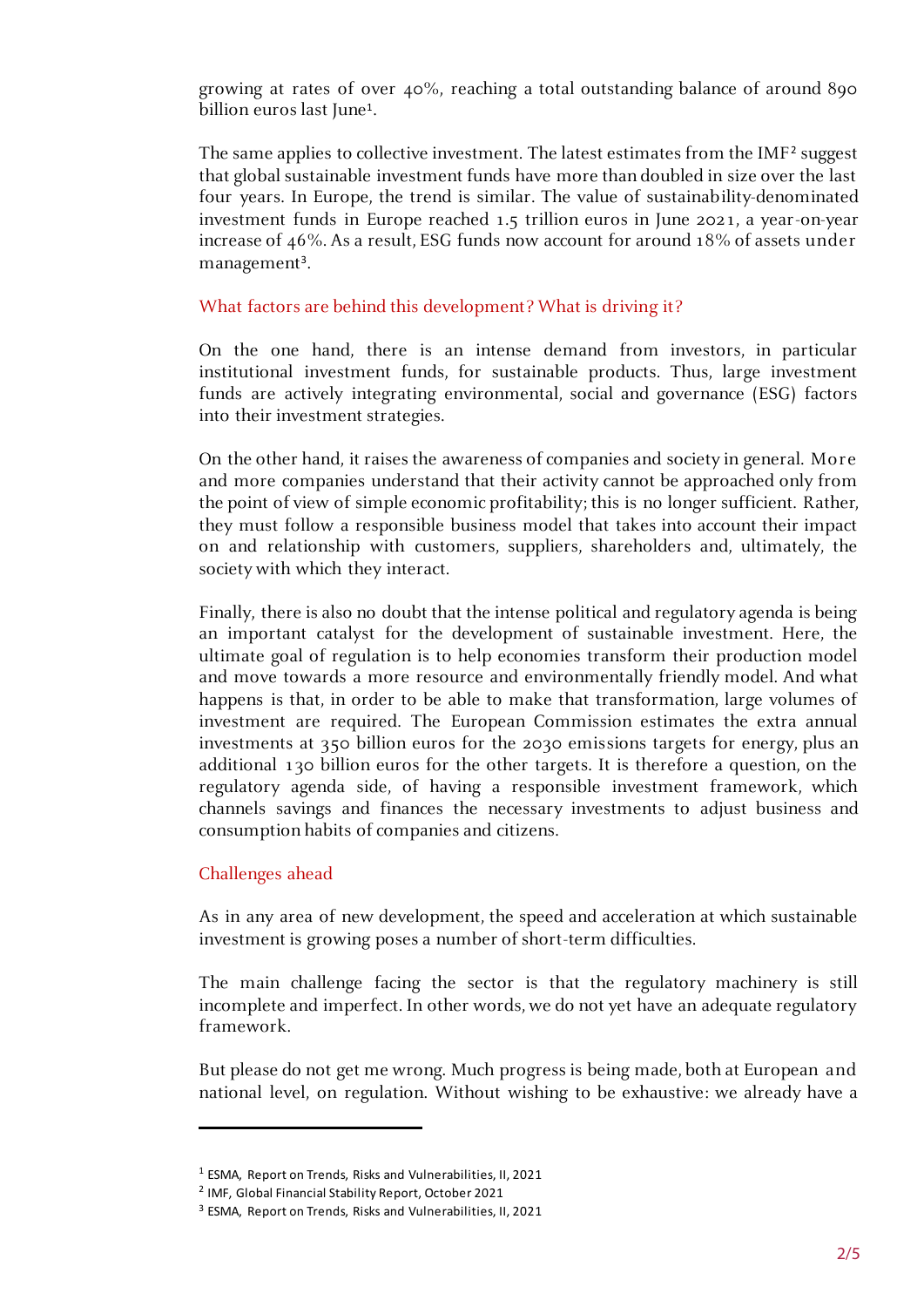green taxonomy, which describes which activities are environmentally sustainable. We also regulate the information that investment funds must publish in relation to their sustainable investment strategies. There is significant progress in the area of corporate reporting on sustainability, and we also have draft standards for the issuance of green bonds. All these elements are part of the intense and ambitious European agenda, which I mentioned to you. However, the intensity of the sector's growth creates, in my opinion, two major problems, which I am sure will be mentioned during the course of today's forum.

Firstly, there is a lack of data, a lack of information, and when it does exist, it is not standardised or easily comparable. Here, it is important to highlight the work being done at the international level to homogenise the sustainability information that companies have to publish, so that they do so on the basis of globally accepted standards. But time is of the essence. In the best-case scenario, if, in the end, it is not delayed, i.e., if the international and European institutions that are working stick to the initially planned timetable, companies could publish their sustainability reports using common standards in 2024, on the 2023 financial year. In addition, many companies, especially smaller and less well-resourced ones, may find it difficult to live up to investors' expectations in terms of data and information. It is normal t hat, given this scenario, firms face certain difficulties in complying today with the information requirements already demanded by regulation, investors and citizens.

Secondly, in the regulation already in place, there is a lack of technical developments explaining how to comply with the reporting obligations set out in the European Regulations.

This is particularly relevant in the area of collective investment. Thus, for example, among other requirements<sup>4</sup>, since last March, investment funds must include information on whether their investments promote environmental or social characteristics, or whether they have sustainable development objectives (so-called Article 8 and 9 funds, respectively).

But while we have the first-level obligations, we do not yet have the level-two developments of these transparency obligations. This time lag between the date of application of the obligation and the approval of the technical developments is making it very difficult for the sector to implement the new obligations. Moreover, it is not conducive to ensuring homogeneous application across jurisdictions.

There is no doubt, therefore, that meeting the existing requirements is no easy task. Something similar will happen on 1 January with the implementation of new reporting obligations under the Taxonomy Regulation.

#### The need to move forward without complacency

As a supervisor, I would like to point out that we are well aware of this problem. Faced with this reality, from the outset, we have tried to offer flexibility in the implementation of the reporting requirements, and we have published guidelines and guides to the sector, within the scope of our competences, to aid companies on this path. And we will continue to do so.

<sup>4</sup> Sustainable Finance Disclosure Regulation (SFDR)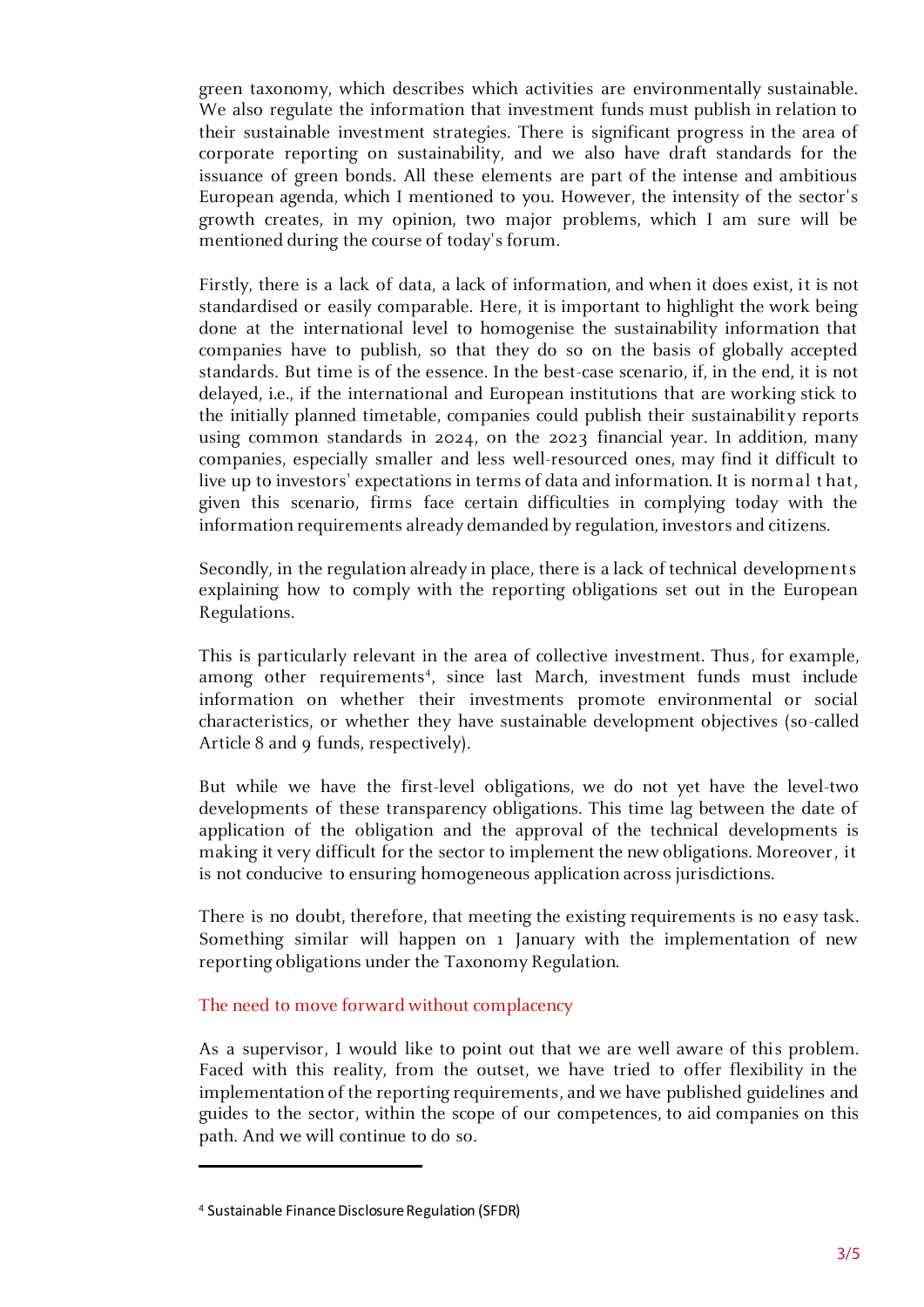The sector, for its part, must also devote resources and efforts to ensure that it does not fall behind. Turning to the area of collective investment and investment funds, the data in Spain suggest that there is a risk that the industry is not being sufficiently agile to adapt the product offering to the new reality.

In fact, we currently have a total of 154 investment funds registered as sustainable: 147 registered funds that promote sustainability and seven that declare that they comply with the highest sustainability requirements of the Regulation, i.e., that they directly target sustainable investments. We are talking about 17.4% of investment fund assets.

While this percentage is on an upward trend, it is somewhat below the EU average and, above all, far from the figures observed in other relevant European jurisdictions. This is particularly important given that a large proportion of the funds marketed in our country are foreign funds. In particular, in June 2021, funds from other jurisdictions had assets equivalent to 74% of the assets of Spanish CISs. In other words, slightly less than half of the assets of the funds marketed in Spain come from foreign funds. I would therefore encourage the Spanish sector to maintain the dynamism that characterises it and to adapt to new demands.

That said, as a supervisor, I must remind you that the growth and increase in the supply of sustainable products cannot be at the expense of the quality of investor information. Here, we must maintain rigour, as we cannot allow abuses that could lead to a loss of market confidence in the information published. In the end, the incentives to "gloss over" results and appear greener than they really are may not be negligible in the face of growing demand.

This is, in fact, one of the challenges facing supervisors in Europe, to avoid the so called risk of greenwashing, that is, the dissemination of biased or unreliable information that is not in line with the reality of the sustainability characteristics of the product or company in question.

But it is a task for all of us, both supervisors and entities alike. We have common interests, and we want the sector to grow. And this is where I would like to appeal to the collective responsibility to find this balance that allows the sector to grow and increase the supply of sustainable products, and to do so in a rigorous and reliable way, staying faithful to the characteristics of the product.

We, for our part, will offer the necessary flexibility, provided that the reliability of the information and investor protection is not called into question.

#### Conclusion

I shall finish by saying that, as I said at the beginning, sustainable finance is a reality that is here to stay. Environmental, social and governance factors are all essential and inseparable components of the new economic and social model we are building together.

And if we want the private sector to help finance this transition, we must work to ensure that the funds are a success.